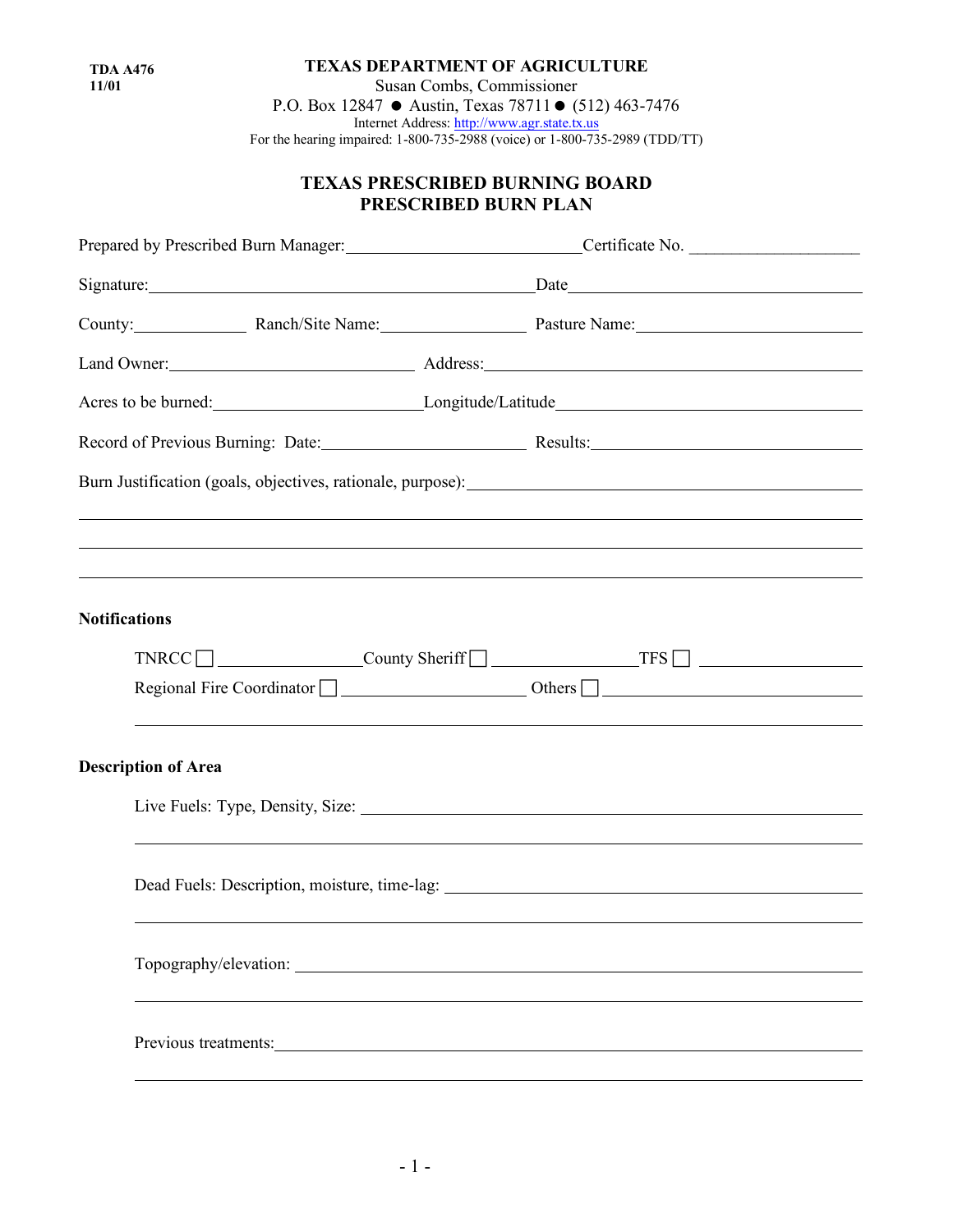## **Preburn Factors**

| Fire guards: specify width (attach map).                                                                                             |
|--------------------------------------------------------------------------------------------------------------------------------------|
| plow $\Box$ mow mow wet line $\Box$ blackline $\Box$                                                                                 |
| $other$ $\Box$                                                                                                                       |
|                                                                                                                                      |
|                                                                                                                                      |
|                                                                                                                                      |
|                                                                                                                                      |
|                                                                                                                                      |
| ,我们也不会有什么。""我们的人,我们也不会有什么?""我们的人,我们也不会有什么?""我们的人,我们也不会有什么?""我们的人,我们也不会有什么?""我们的人                                                     |
|                                                                                                                                      |
|                                                                                                                                      |
|                                                                                                                                      |
| Hand tools:<br><u> 1999 - Johann Harry Harry Harry Harry Harry Harry Harry Harry Harry Harry Harry Harry Harry Harry Harry Harry</u> |
|                                                                                                                                      |
|                                                                                                                                      |
| Weather monitor: Next Research 2014 19:30 and 2015 19:30 and 2015 19:30 and 2016 19:30 and 2017 19:30 and 2017                       |
|                                                                                                                                      |
| ,我们也不会有什么。""我们的人,我们也不会有什么?""我们的人,我们也不会有什么?""我们的人,我们也不会有什么?""我们的人,我们也不会有什么?""我们的人                                                     |
|                                                                                                                                      |
| Protection needs: (buildings, powerlines, oil/gas facilities, hunting blinds, etc.; see map)                                         |
|                                                                                                                                      |
| ,我们也不会有什么。""我们的人,我们也不会有什么?""我们的人,我们也不会有什么?""我们的人,我们也不会有什么?""我们的人,我们也不会有什么?""我们的人                                                     |
|                                                                                                                                      |
|                                                                                                                                      |
|                                                                                                                                      |
|                                                                                                                                      |
| Smoke sensitive areas: (see map)<br>Yes                                                                                              |
| No                                                                                                                                   |
|                                                                                                                                      |
| Special Precautions: (see map)<br>No<br>Yes                                                                                          |
|                                                                                                                                      |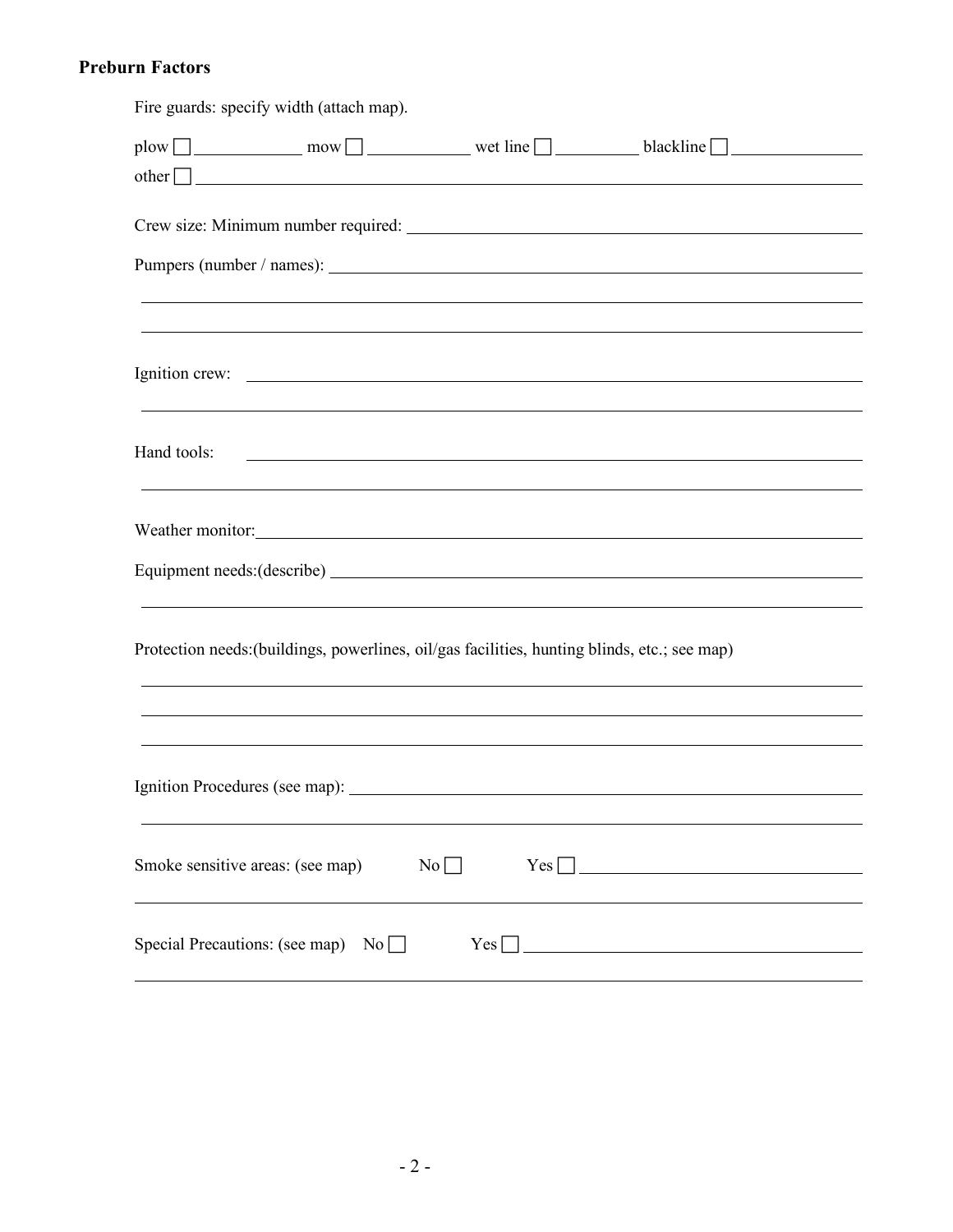# **Prescription**

| Date of burn (blacklines): | Time of burn (blacklines): |
|----------------------------|----------------------------|
| Date of burn:              | Time of burn:              |

| <b>Desired Prescription Range (blacklines)</b> | Actual        |
|------------------------------------------------|---------------|
| Temperature $(^0F)$                            |               |
| <b>Relative Humidity</b>                       |               |
| <b>Wind Direction</b>                          |               |
| Wind Speed                                     |               |
| Fuel Load                                      |               |
| (lbs/acre)                                     |               |
| (tons/acre)                                    |               |
| Dead fuel Moisture                             |               |
| $(1-hr)$                                       |               |
| $(10-hr)$                                      |               |
| $(100 - hr)$                                   |               |
| Live fuel Moisture                             |               |
|                                                |               |
|                                                |               |
| <b>Desired Prescription Range (headfire)</b>   | <u>Actual</u> |
|                                                |               |
| Temperature $(^0F)$                            |               |
| <b>Relative Humidity</b>                       |               |
| <b>Wind Direction</b>                          |               |
| Wind Speed                                     |               |
| $1 \tau$ 1<br>T.                               |               |

| <b>Wind Direction</b>   |  |
|-------------------------|--|
| Wind Speed              |  |
| Fuel Load               |  |
| (lbs/acre)              |  |
| (tons/acre)             |  |
| Dead fuel Moisture      |  |
| $(1-hr)$                |  |
| $(10-hr)$               |  |
| $(100 - hr)$            |  |
| Live fuel Moisture      |  |
| <b>Smoke Management</b> |  |
| Mixing height           |  |
| Transport windspeed     |  |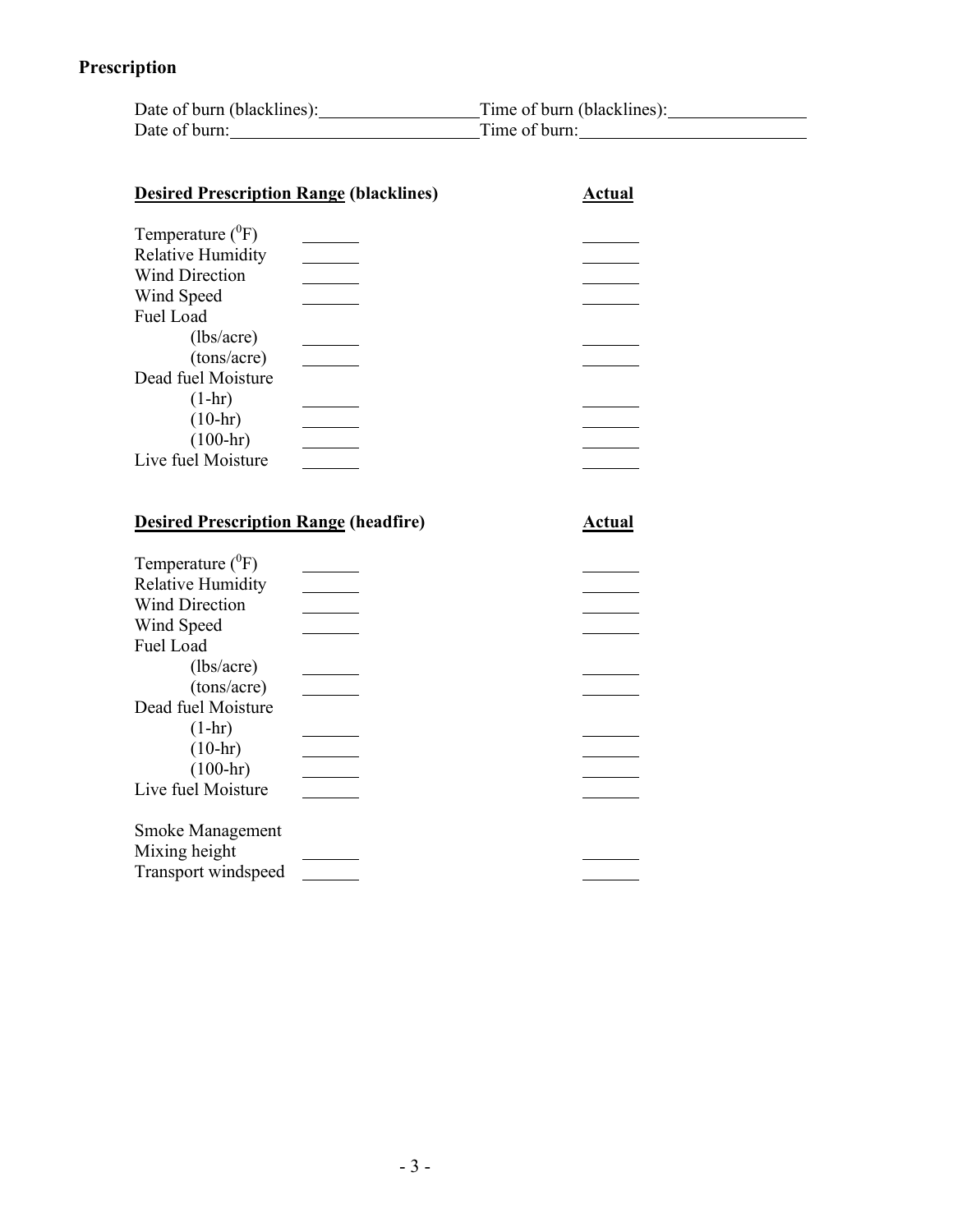| Maintain close observation of the burned<br>area until the fire is completely extinguished:                                      |  |
|----------------------------------------------------------------------------------------------------------------------------------|--|
| Maintain contact with weather station until<br>the fire is extinguished:                                                         |  |
| Take immediate positive action to ensure<br>safety of the fire should a dangerous change<br>in the weather occur or be forecast: |  |
| Check perimeter for firebrand sources such as<br>trees, posts, cow chips, logs, etc:                                             |  |
|                                                                                                                                  |  |
|                                                                                                                                  |  |
|                                                                                                                                  |  |
|                                                                                                                                  |  |
|                                                                                                                                  |  |
|                                                                                                                                  |  |
|                                                                                                                                  |  |
|                                                                                                                                  |  |
|                                                                                                                                  |  |
|                                                                                                                                  |  |
|                                                                                                                                  |  |

### **Other considerations**:

Consider not burning log-littered areas if the weather forecast is for strong winds within 3 days following a burn.

Consider not burning within 12 hours of a predicted wind shift.

When graded or bladed strips are used as fireguards, rolls of soil should be left on the side of the area next to the fence or away from area to be burned.

Continuously monitor weather factors affecting fire behavior.